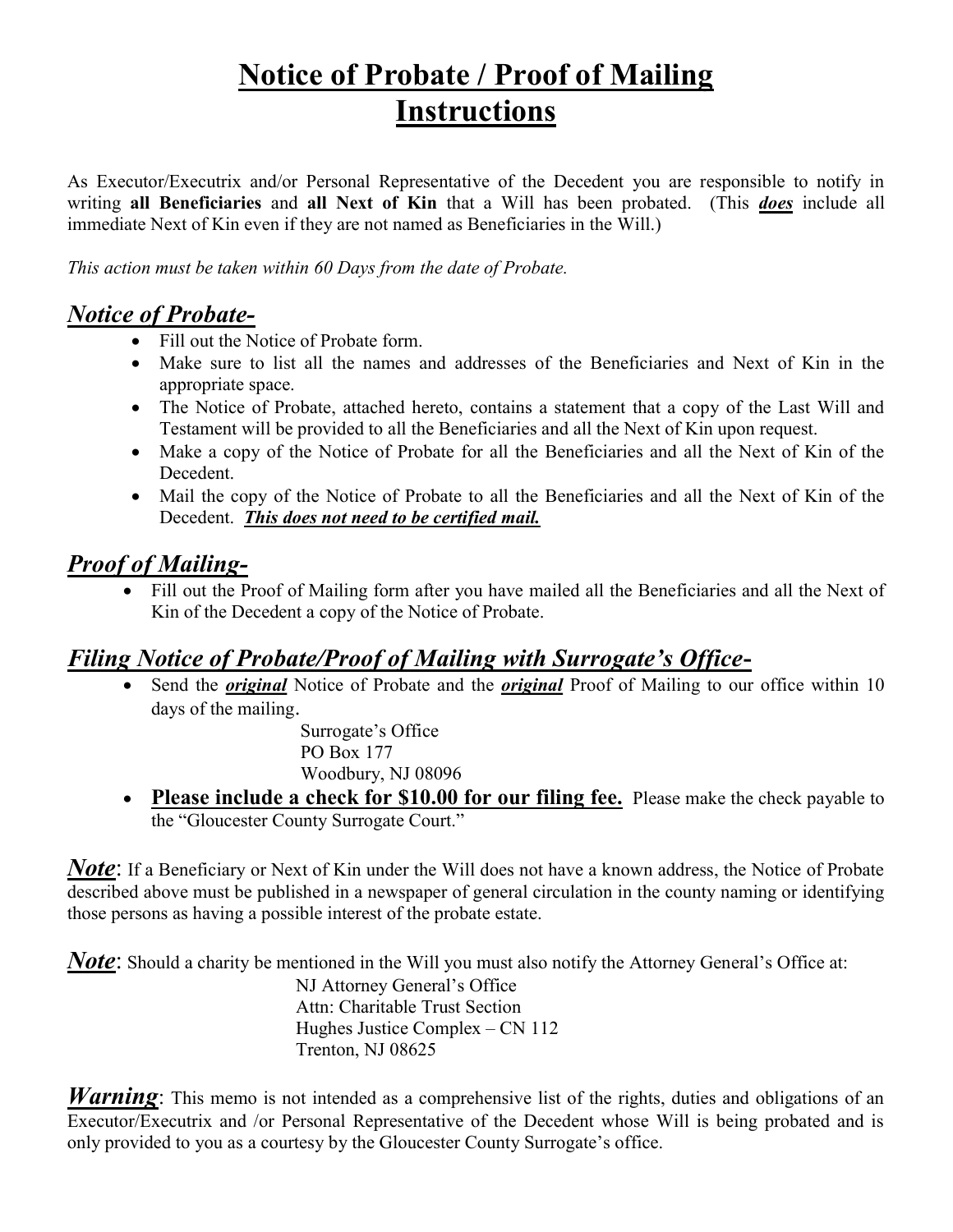### 4:80-6. Notice of Probate of Will

Within 60 days after the date of the probate of a will, the personal representative shall cause to be mailed to all beneficiaries under the will and to all persons designated by R.  $4:80-1(a)(3)$ , at their last known addresses, a notice in writing that the will has been probated, the place and date of probate, the name and address of the personal representative and a statement that a copy of the will shall be furnished upon request. Proof of mailing shall be filed with the Surrogate within 10 days thereof. If the names or addresses of any of those persons are not known, or cannot by reasonable inquiry be determined, then a notice of probate of the will shall be published in a newspaper of general circulation in the county naming or identifying those persons as having a possible interest in the probate estate. If by the terms of the will property is devoted to a present or future charitable use or purpose, like notice and copy of the will shall be mailed to the Attorney General.

Note: Source—R.R. 4:99-7; former R. 4:80-8 amended and rule redesignated June 29, 1990 to be effective September 4, 1990.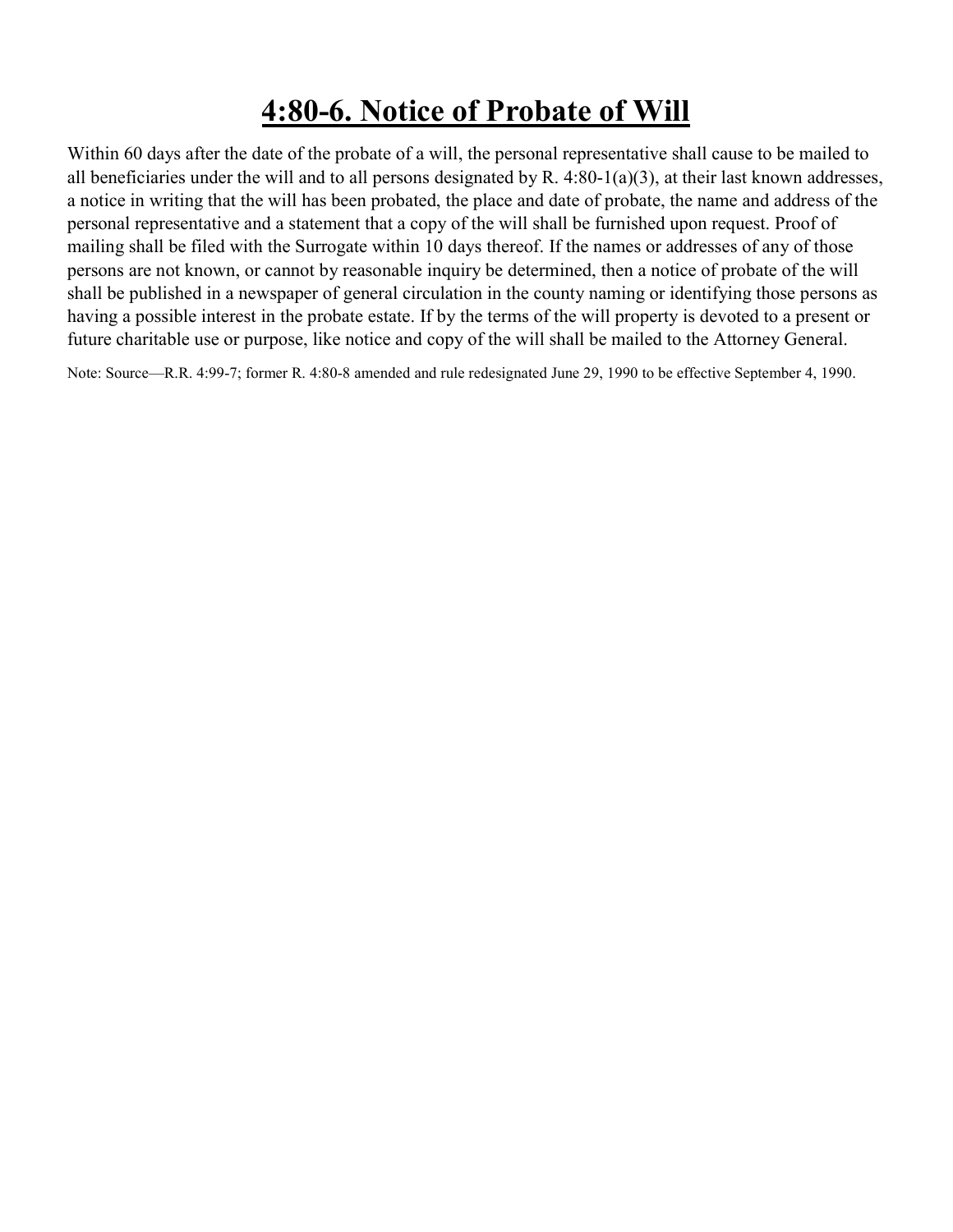## State of <u>Pew Jersey</u> Gloucester County Surrogate's Court

In the Matter of the Estate of

, Deceased > NOTICE OF PROBATE OF WILL

State of New Jersey

 } County of Gloucester

To: (List names and addresses of Next of Kin and Beneficiaries and mail a copy to each.)

PLEASE TAKE NOTICE that the Will of \_\_\_\_\_\_\_\_\_\_\_\_\_\_\_\_\_\_\_\_\_\_\_\_\_\_\_\_\_\_\_\_\_\_\_\_\_

was probated by Giuseppe Chila, Surrogate of Gloucester County, in Woodbury,

New Jersey on \_\_\_\_\_\_\_\_\_\_\_\_\_\_\_\_\_\_\_\_\_\_\_\_\_\_\_\_, 20\_\_\_\_\_.

The undersigned Executor/Executrix will furnish you with a copy of the said Will upon request.

Executor/Executrix

Dated: